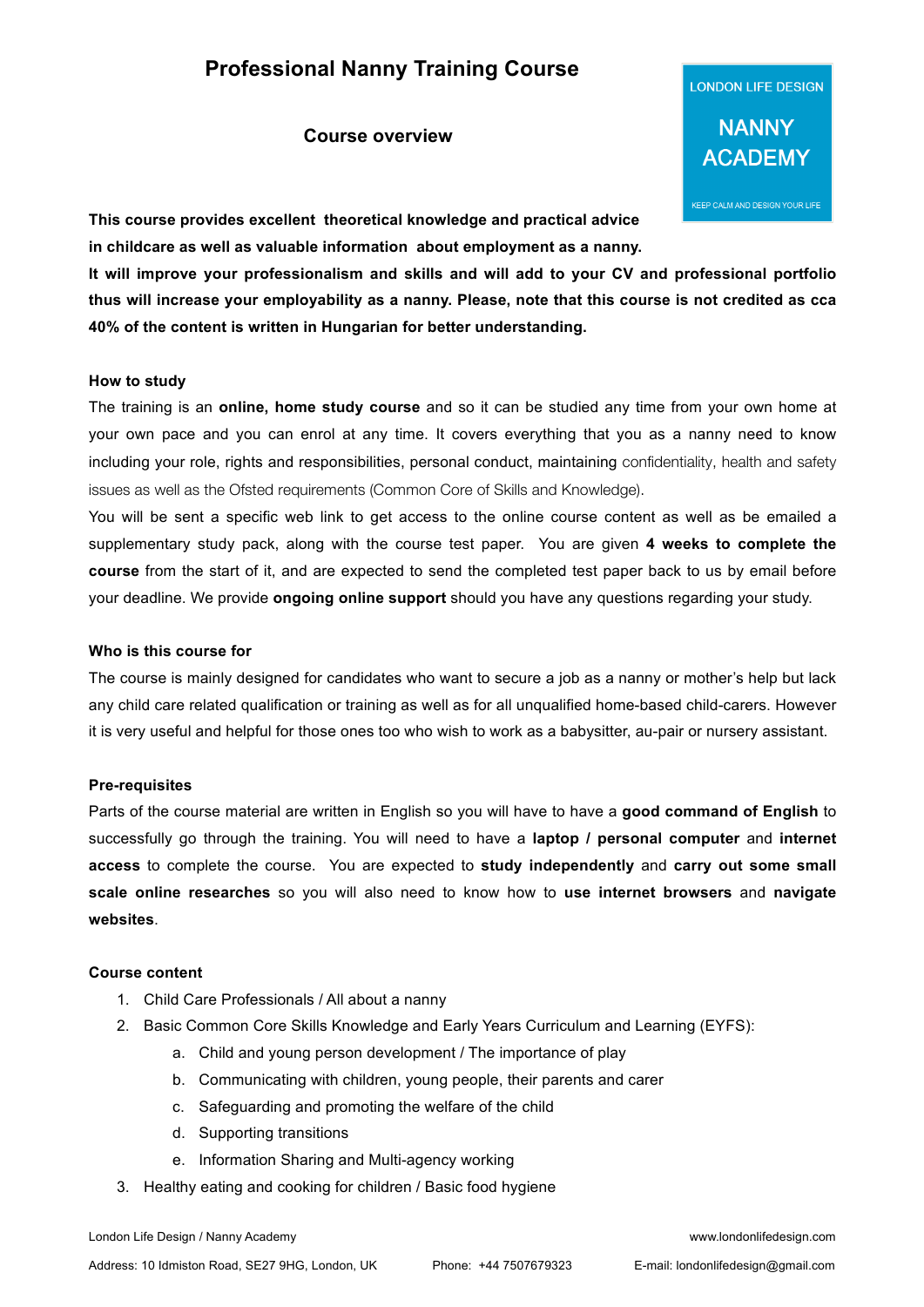- 4. Health and Hygiene
- 5. Working with families with different cultural backgrounds (in Hungarian)
- 6. Knowing your rights and responsibilities (in Hungarian)
- 7. Employment Law and Rights, Pay and Contracts, Insurance (in Hungarian)
- 8. Job Hunting and Job Offers (in Hungarian)
	- a. Writing your CV and cover letter
	- b. The importance of references
	- c. The perfect professional portfolio
	- d. Using internet job sites and child care portals
	- e. How to market yourself
	- f. How to apply, interview well and get the job
	- g. Working with agencies
- 9. Furthering your career (in Hungarian):
	- a. Ofsted registration
	- b. Continuing Professional Development (CPD)
	- c. Becoming a childminder

### **Supplementary Study Pack**

The pack is sent to you by e-mail with instructions how to use them when starting the course.

- 1. Common Core Skills and Knowledge Children's Workforce Development Office
- 2. Early Years Foundation Stage / Practice Guidance
- 3. EYFS / All about transition
- 4. Safeguarding Children / A guide for nannies and childminders National Childminding Association
- 5. The Importance of Play / Montana State University
- 6. Bevezetés a fejlődéslélektanba (Hungarian)

### **Nanny Tool Kit**

The kit is sent to your when successfully having completed the course and the test questions.

- 1. Contract Template
- 2. Daily Child Care Log Template
- 3. Daily Activity Template
- 4. List 1: Nanny Agencies
- 5. List 2: Childcare Portals and Insurance Companies
- 6. Ofsted Guide to Registration
- **+** English Hungarian / Hungarian English Child Care Vocational Mini Vocabulary
- **+** Pensions **/** Nanny Tax

### **Course Outcome:**

After successfully completing the course you will be equipped with solid theoretical knowledge and practical skills to start your career as a nanny or mother's help. You will be able to work with confidence in a homebased setting and deliver professional child care.

**Cost: £90** (including VAT)

London Life Design / Nanny Academy www.londonlifedesign.com